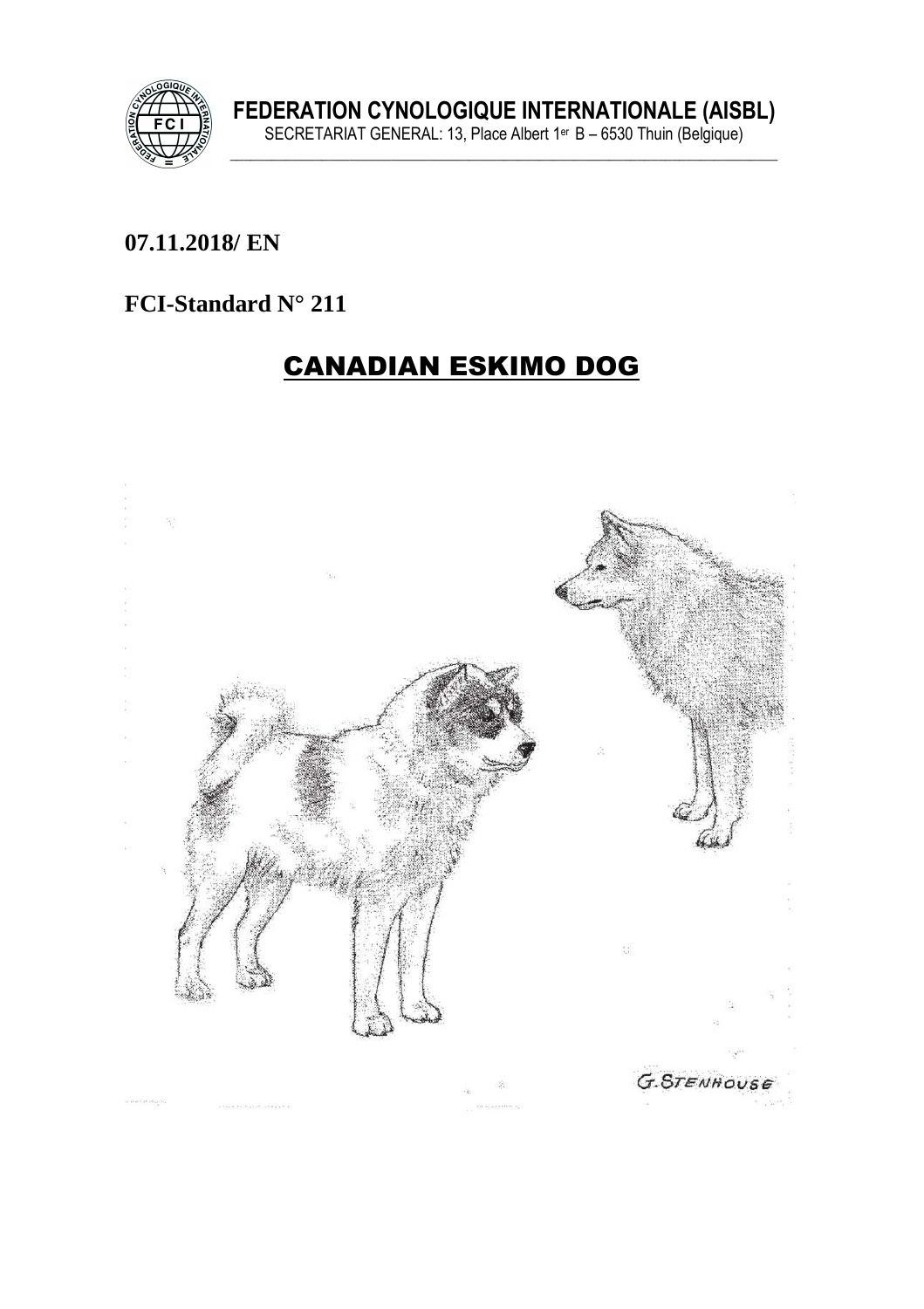**ORIGIN**: Canada.

#### **DATE OF PUBLICATION OF THE OFFICIAL VALID STANDARD**: 28.02.2018.

**UTILIZATION**: For centuries this breed was used as a draught animal and was capable of pulling between 45 and 80 kg. per dog, covering distances from 15 to 70 miles per day. He was also used as a hunting dog, to locate seal breathing holes for the Inuit hunters. As a hunting dog he would also attack and hold at bay musk ox and polar bear for the Inuit hunters. In the summer the dog was used as a pack dog carrying up to 15 kg.

| <b>FCI-CLASSIFICATION:</b> Group 5 Spitz and primitive |                               |        |  |  |
|--------------------------------------------------------|-------------------------------|--------|--|--|
|                                                        |                               | types. |  |  |
|                                                        | Section 1 Nordic Sledge Dogs. |        |  |  |
|                                                        | Without working trial.        |        |  |  |

**BRIEF HISTORICAL SUMMARY**: The breed has an 1100 to 2000 year history of being interdependent with the Thule culture of Inuit (Eskimo people) who, following the Dorset culture, occupied the coastal and archipelago area of what is now Arctic Canada. Although within the spitz family of dogs, the Canadian Eskimo Dog's origin prior to this is lost in the Inuit prehistory which includes the migration of the Mongolian race from the Asian continent to North America. The existing strain of Canadian Eskimo Dog originated from stock primarily bred by the Eskimo Dog Research Foundation in the Northwest Territories. The foundation's work over a six-year period was primarily funded by the Governments of Canada and the Northwest Territories and involved the purchase of specimens from the remnant population of dogs kept by the Inuit of the Boothia Peninsula, Melville Peninsula and parts of Baffin Island.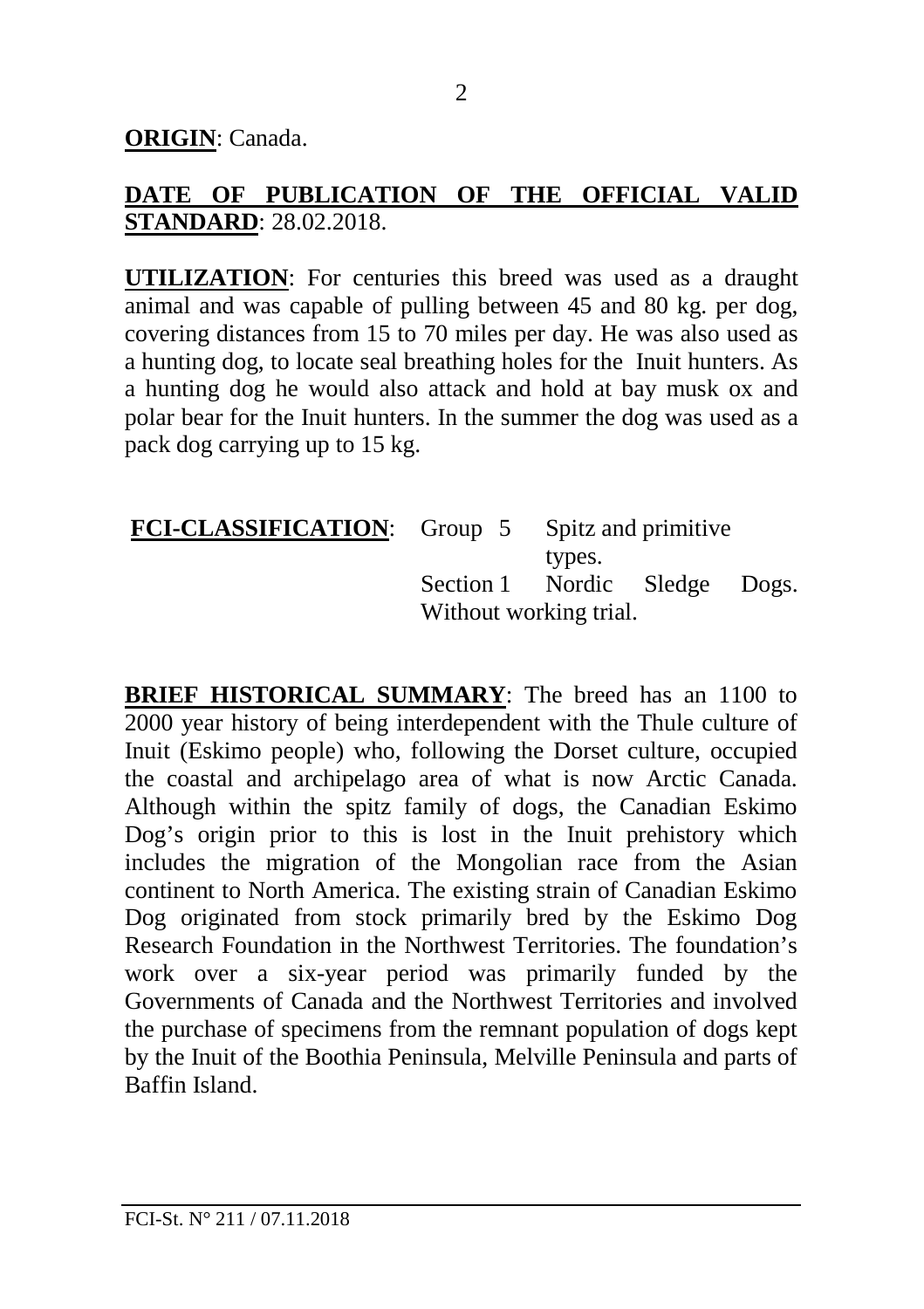The Canadian Eskimo Dog, as a primitive dog, is primarily a carnivorous breed, whose natural diet consisted of seal, walrus, fish, or caribou.

**GENERAL APPEARANCE**: The Canadian Eskimo Dog is a powerfully built, moderately sized dog with a thick neck and chest and medium length legs. Typical of the spitz family of dogs he has a wedge-shaped head held high with thick erect ears. The eyes are obliquely set giving a serious appearance. The dog has a bushy tail carried up or curled over the back. Of almost equal height at the hips as at the withers, medium to large boned and well muscled the dog displays a majestic and powerful physique giving the impression that he is not built for speed but rather for hard work. Above all the body should be muscled and not fat. Females will have a smaller and less muscled body than the males. During the winter the body is thickly clothed with an outer coat of straight or erect hair; below is dense underfur which enables the animal to easily withstand the rigours of high latitudes. A mane-like growth of longer hair over the neck and shoulder will appear on male specimens. The whole conformation of the Canadian Eskimo Dog should be one of strength, power and endurance balanced with agility, alertness and boldness. The female of the breed will usually have a shorter coat than the male and will always be significantly smaller than the male. As young bitches, they will be finer boned giving among other things a narrower head which tends to produce a friendlier looking face than with males. Both males and females of the breed are known to have a rapid growth rate reaching working size around seven months. However, the maturing process extends to at least three years of age giving them a very majestic appearance. Puppies have often been described as miniature adults, with erect ears and a curly tail at the young ages between three to five weeks. There may be occasional periods during adolescent growth stages when the ears may not be fully erect but it is important to note that the ears of the Canadian Eskimo Dog do not have the same gradual growth of becoming erect around four months of age as is seen in some other breeds.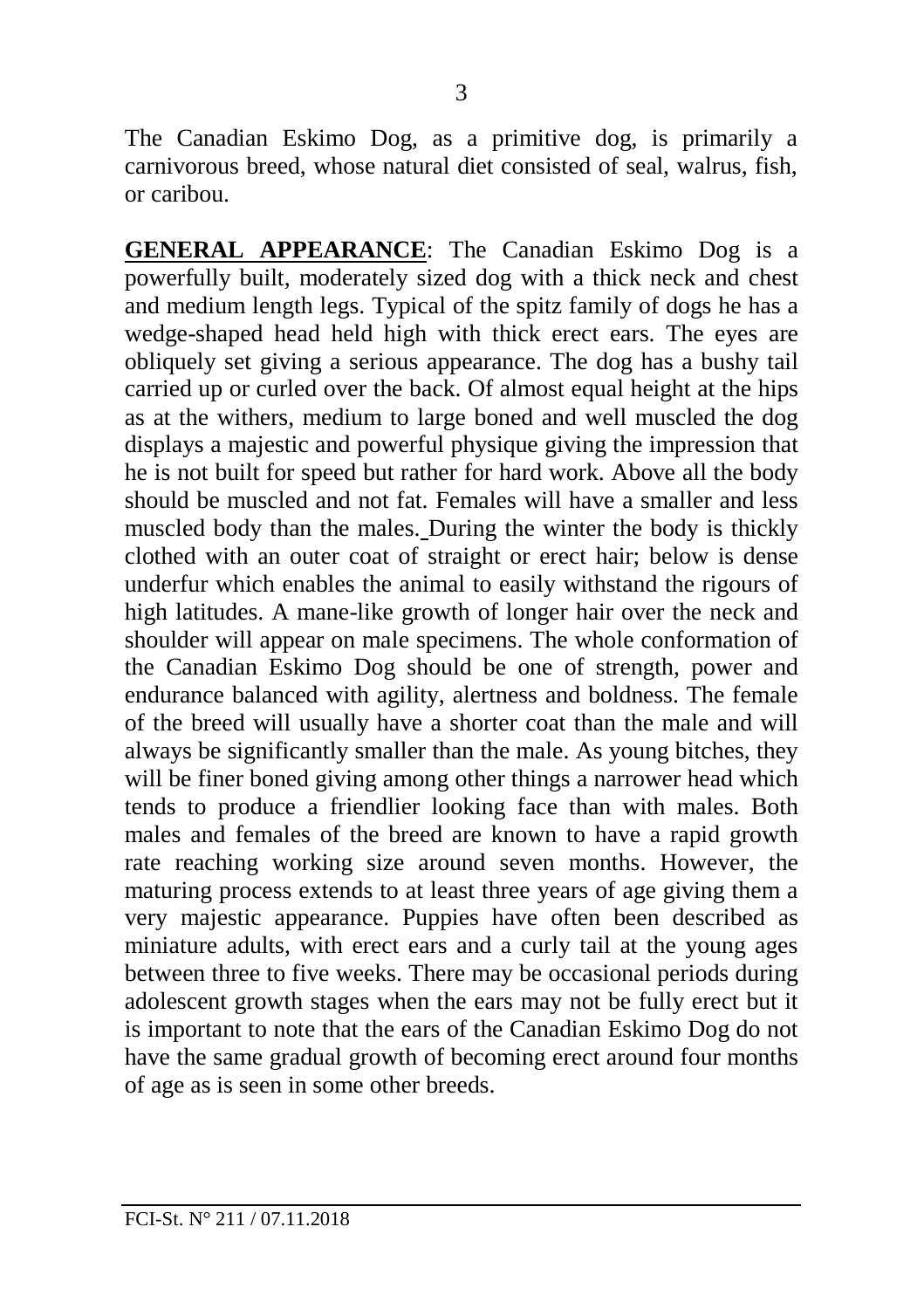**IMPORTANT PROPORTIONS**: Width of the forehead between the ears on the males will be from 5-6 inches (13-15 cm). On the females the distance will be from 4-1/2 - 5-1/2 inches (11-14 cm).

**BEHAVIOUR/TEMPERAMENT**: The temperament of the Canadian Eskimo Dog should reflect the tough, hard-working breed that he is. He is not to be viewed as a domestic pet but rather as a primitive dog originally domesticated by Inuit for specific tasks in a harsh arctic environment. In general disposition, the mature Canadian Eskimo Dog is gentle and affectionate with the average individual, enjoying attention. Even with total strangers the dogs are rarely standoffish. Usually they will exhibit a rather quiet friendliness and harmless curiosity or become completely distant. The dog is very pack oriented and if raised as a group, dominant and subordinate roles will be acted out under the leadership of a totally dominant or boss dog. Behaviour within a group or pack is usually well structured and controlled but it is not uncommon to see battle scars or torn ears on dogs originating from kennel areas where the dogs are raised in groups or packs. Compared to modern domestic breeds, the Canadian Eskimo Dog has an almost over response to any stimulus whether it be food, work, defense or play. For this reason, the dog should be a companion for adults and is not to be considered a child's pet.

#### **HEAD**

#### CRANIAL REGION:

Skull: Massive but well-proportioned being broad and wedgeshaped. Although often described as wolf-like in appearance the head of the Canadian Eskimo Dog has a more elevated forehead. Immature females will have a much narrower skull than the male.

#### FACIAL REGION:

Nose: Pigmentation of the nose will vary from black to light brown (especially on lighter coloured dogs with red, buff, or cinnamon on the body). Butterfly noses have, on occasion appeared with the light brown nose.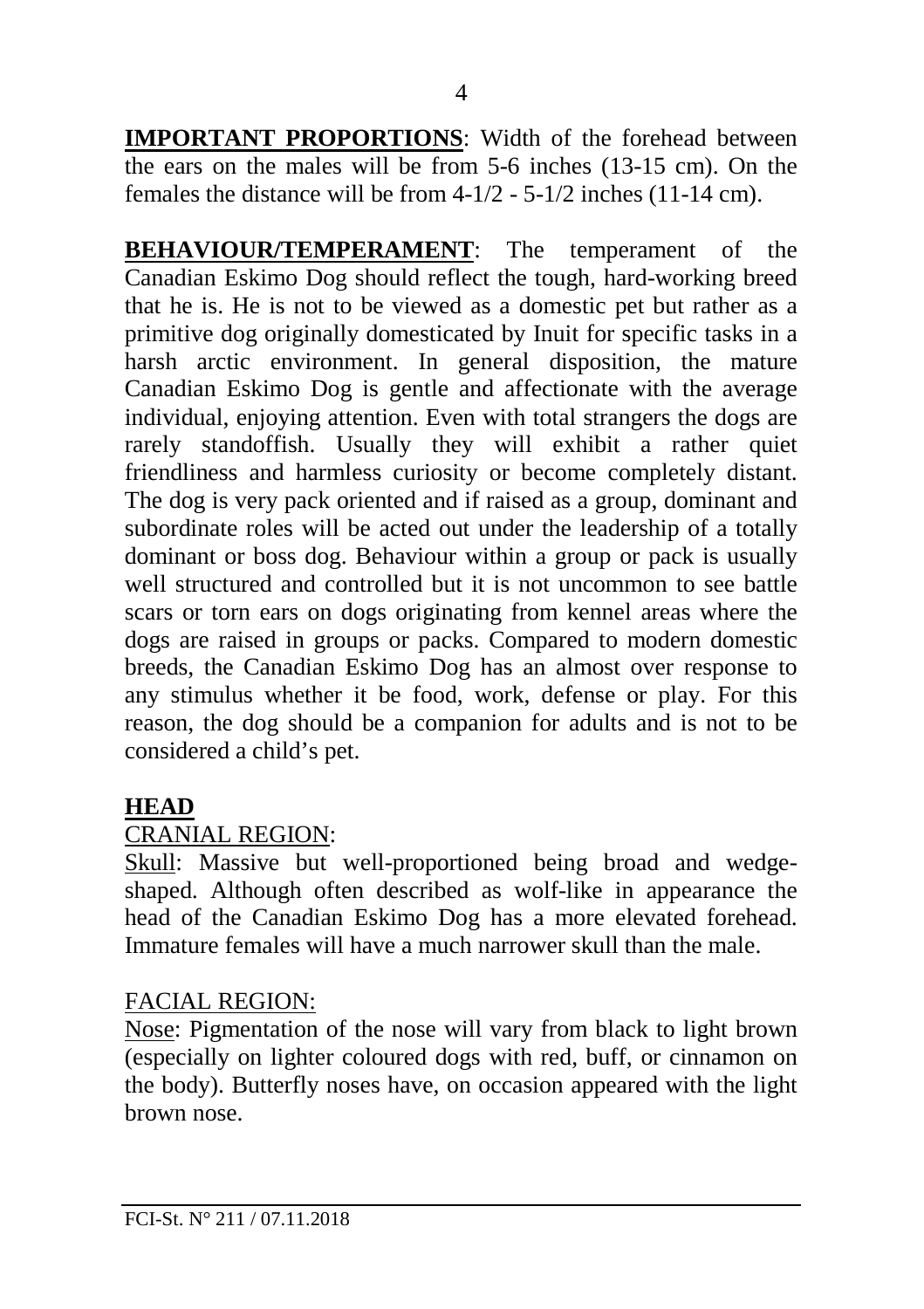Muzzle: Tapered and of medium length.

Lips: Black or brown with pink.

Jaws/Teeth: The jaws are heavy and powerful possessing large teeth with well-developed canine teeth. The incisors meet in a scissor bite.

Eyes: Generally dark-coloured but hazel or yellow-coloured eyes will appear in the breed. They are small, wide spaced and placed obliquely in the head which tends to impart much more of a wild and deceitful appearance than the dog deserves.

Ears: Short, thick and have slightly rounded ends. They are carried erect, turned forwards and are covered with dense short hair.

**NECK**: Short, straight, thick, and very muscular.

**BODY**: Of almost equal height at the hips as at the withers.

Back: The spinal column when felt through the furred body is well pronounced.

Loin: Well-developed.

Chest: Deep, wide and well-muscled.

Underline and belly: There is very little curve to the flank.

**TAIL**: Large and bushy and generally carried up or curled over the back. Mature bitches may on occasion carry their tails down.

#### **LIMBS**

FOREQUARTERS:

Shoulder: Broad, obliquely set with moderate muscling.

Forearm: Straight but may give the appearance of being bowed, because of the well-developed triceps muscle above and behind the elbow and the pronounced muscle on the forearm itself.

Forefeet: Large, nearly round, well arched with thick pads being well furred between; however, under extremely cold winter conditions, this fur will grow to be very long so as to cover the bottom of the pads.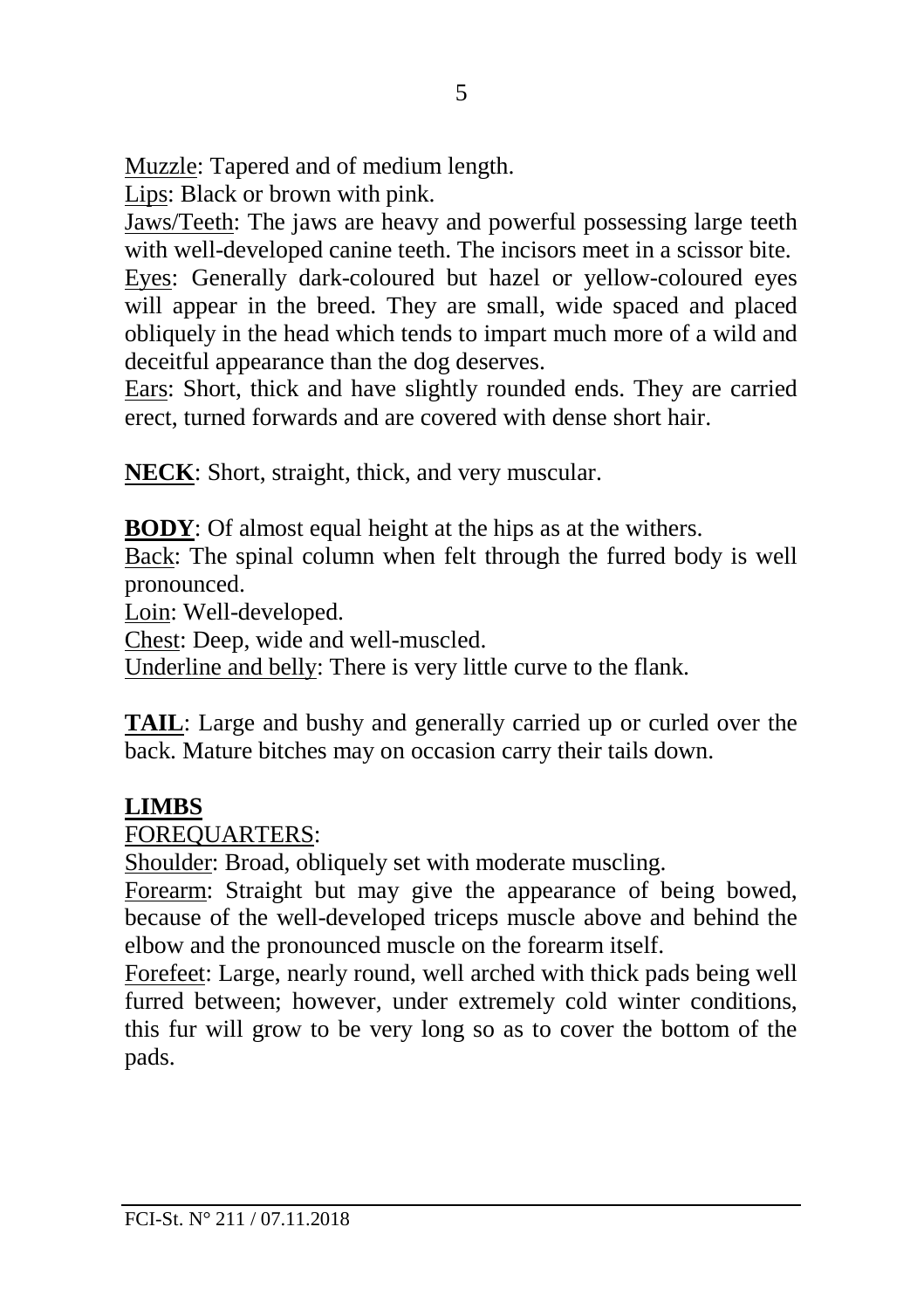#### HINDQUARTERS:

General appearance: The hips may appear as pronounced and bony as the spine, and are about the same height as the withers.

Thigh: The legs will be very muscular with the width of the thigh being carried well down towards the hock.

Stifle (Knee): Well bent.

Hind feet: Similar in design to the front but slightly longer. From the rear, the legs will appear straight with the hocks turning neither in nor out.

**GAIT / MOVEMENT**: The working gait of this dog is a powerful and brisk trot with the rear legs moving in line with the front legs in the force motion but showing some abduction during the forward movement of the stride. This may be especially pronounced in mature male dogs with many miles in harness. This gait may appear awkward to the untrained eye but is a result of a wide stance caused by well-developed thighs. This particular gait is a well-balanced efficient stride for heavy pulling day after day. The movement of the dog should in no way appear as a choppy or paddling motion. The females are much faster and freer in movement than the heavier males and are capable of breaking stride from the natural trot and running or galloping for much longer distances than the males.

**SKIN**: Should feel thick and tough.

# **COAT**

Hair: Subject to an annual moult usually in August or September, the coat is thick and dense with guard hairs being hard and stiff. This outer coat will vary from 3-6 inches (7-15 cm) in length. In males it will occur in a mane-like growth over the shoulder and neck making the male appear much larger in size and taller at the withers than he actually is. The undercoat is very dense to give excellent protection during the most extreme winter conditions. During the moult this underfur will come loose in clumps over a period of a few days. Females will usually have a shorter coat overall partially because of the additional moult that will occur following the birth of pups.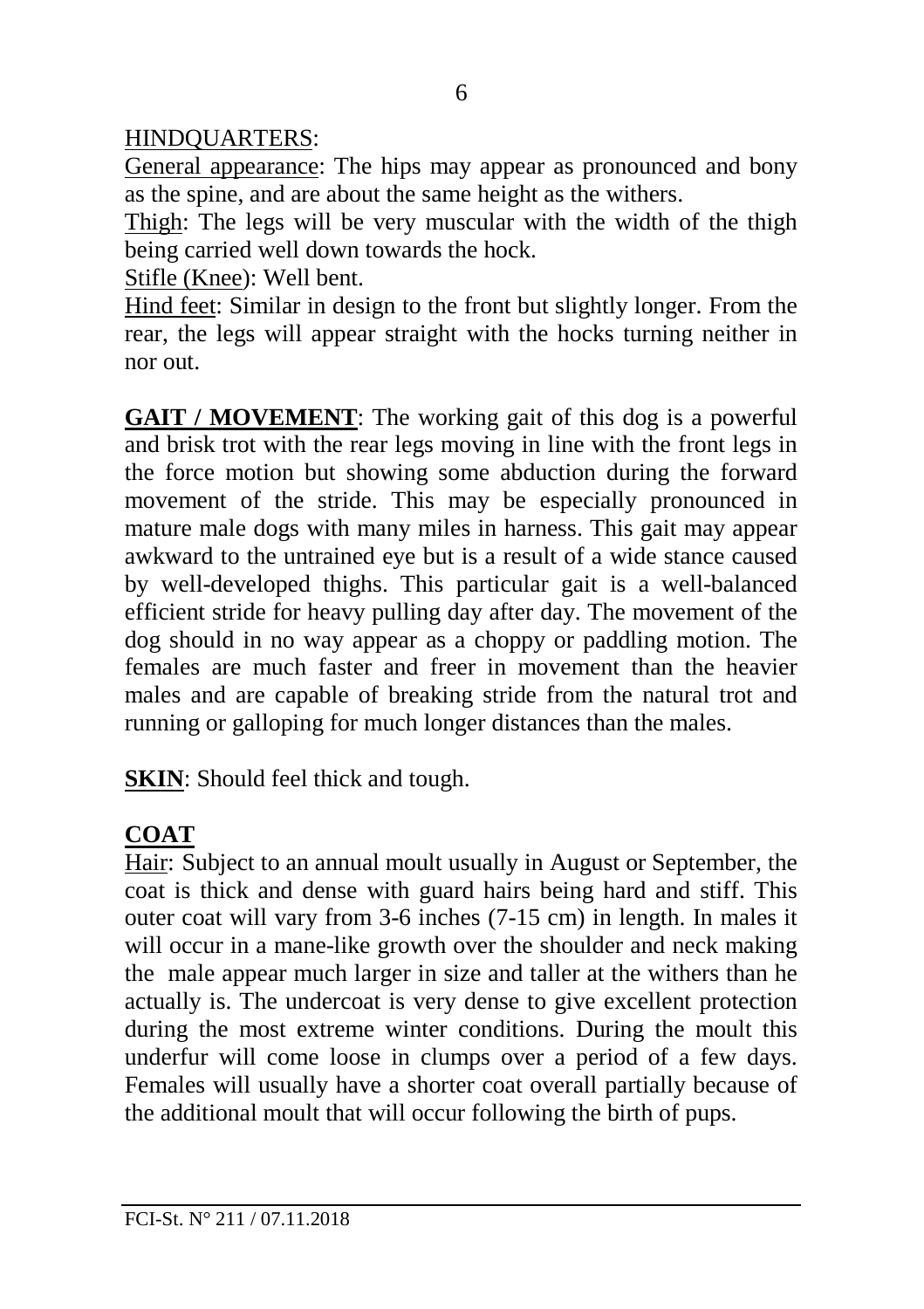Colour: No one colour or colour pattern should dominate the breed with the colour and colour patterns of the Canadian Eskimo Dog ranging from:

- (a) An all white body with pigmentation around the eyes, nose and lips (e.g. not albino).
- (b) White body with only the smallest amount of red, buff (including
- cinnamon shades), grey or black around the ears or eyes.
- (c) White bodies with either red, buff, cinnamon, grey, or black head marks around ears and eyes or the entire head and the occasional small patch of the same colour on the body usually around the hip or flank.
- (d) Red and white, or buff and white, or cinnamon and white or black and white with about 50/50 distribution of the two colours, on various parts of the body.
- (e) Red body or buff body or cinnamon body with white on chest and/or legs and underside of body.
- (f) Sable or black body or dark grey body with white on chest and/or legs and underside of body occasionally extending around part of the neck in a collar-like fashion.
- (g) Silver grey or greyish white body.
- (h) Buff to brown undercoat with black guard hairs.

Very common to dogs with solid colour to most of the head is a mask-like shading of white around the eyes and/or muzzle with or without white spots over the eyes. On very rare occasions the spots over the eyes as well as cheek-marks will be buff coloured thus adding a third colour to a normally two-coloured animal.

#### **SIZE AND WEIGHT**:

| Height at the withers: | Males: 58-70 cm | Females: 50-60 cm   |
|------------------------|-----------------|---------------------|
| Weight:                | Males: 30-40 kg | Females: $18-30$ kg |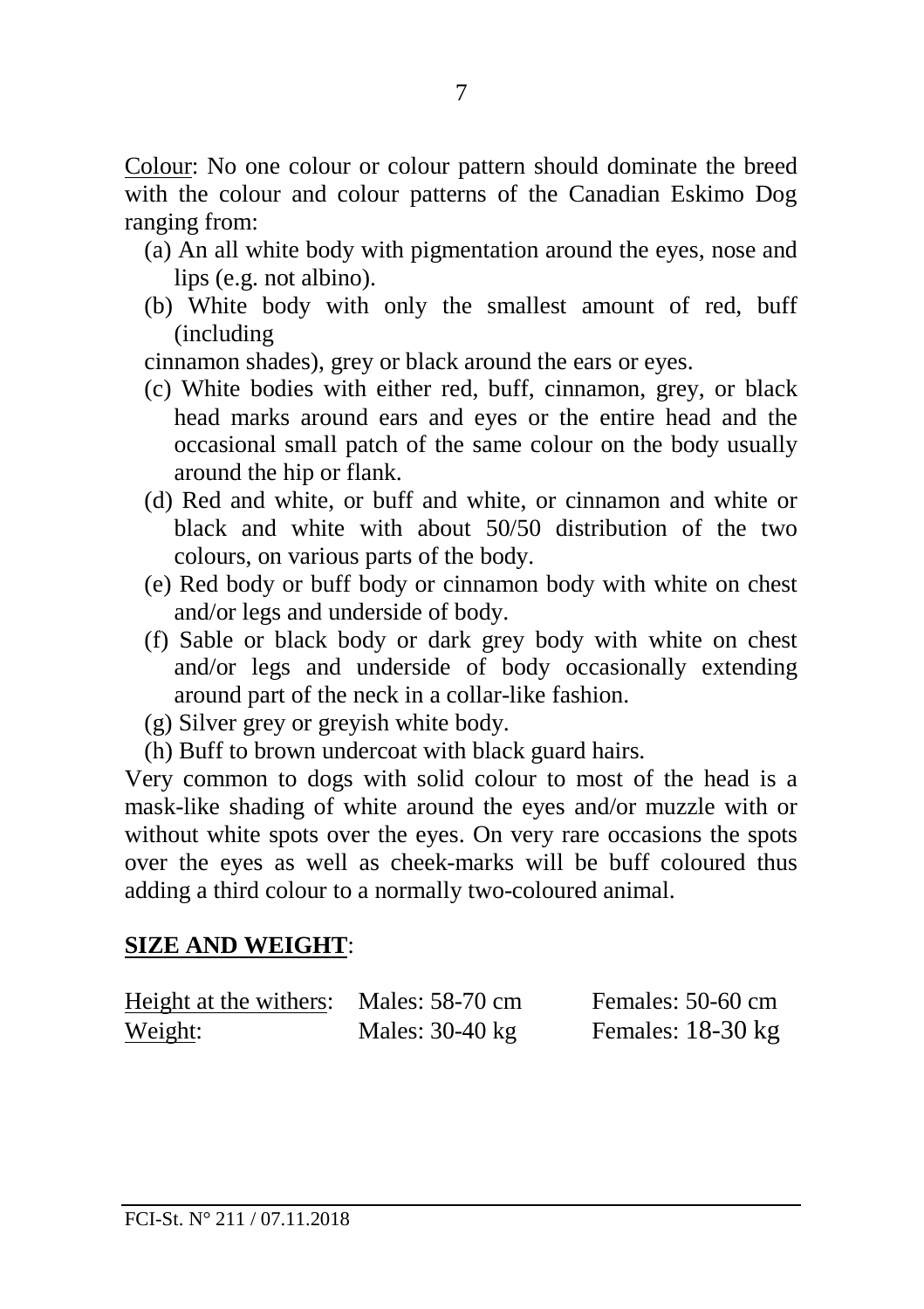**FAULTS**: Any departure from the foregoing points should be considered a fault and the seriousness with which the fault should be regarded should be in exact proportion to its degree and its effect upon the health and welfare of the dog (and its ability to perform its traditional work).

# **SEVERE FAULTS**:

- Head: Square muzzle or loose lips, round or bulging eyes.
- Neck: Long and thin.
- Body: Narrow chest, over-all lack of muscle, excess fat, sloping back, coarseness or lack of finer bones in bitches.
- Legs: thin, fine boned or cow hocked.
- Feet: Flat or open.
- Coat: Short, off prime.

# **DISQUALIFYING FAULTS**:

- Aggressive or overly shy dogs.
- Any dog clearly showing physical or behavioural abnormalities shall be disqualified.
- Blue eyes.
- Floppy ears, the exception being battle torn ears.
- Clipping or altering the coat by scissoring.
- No evidence at all of a curled or upright tail in male dogs (recognizing that a tail may occasionally be kept down as a sign of subordination or stress).
- Excessive undershot or overshot jaw.

# **N.B.**:

- Male animals should have two apparently normal testicles fully descended into the scrotum.
- Only functionally and clinically healthy dogs, with breed typical conformation, should be used for breeding.